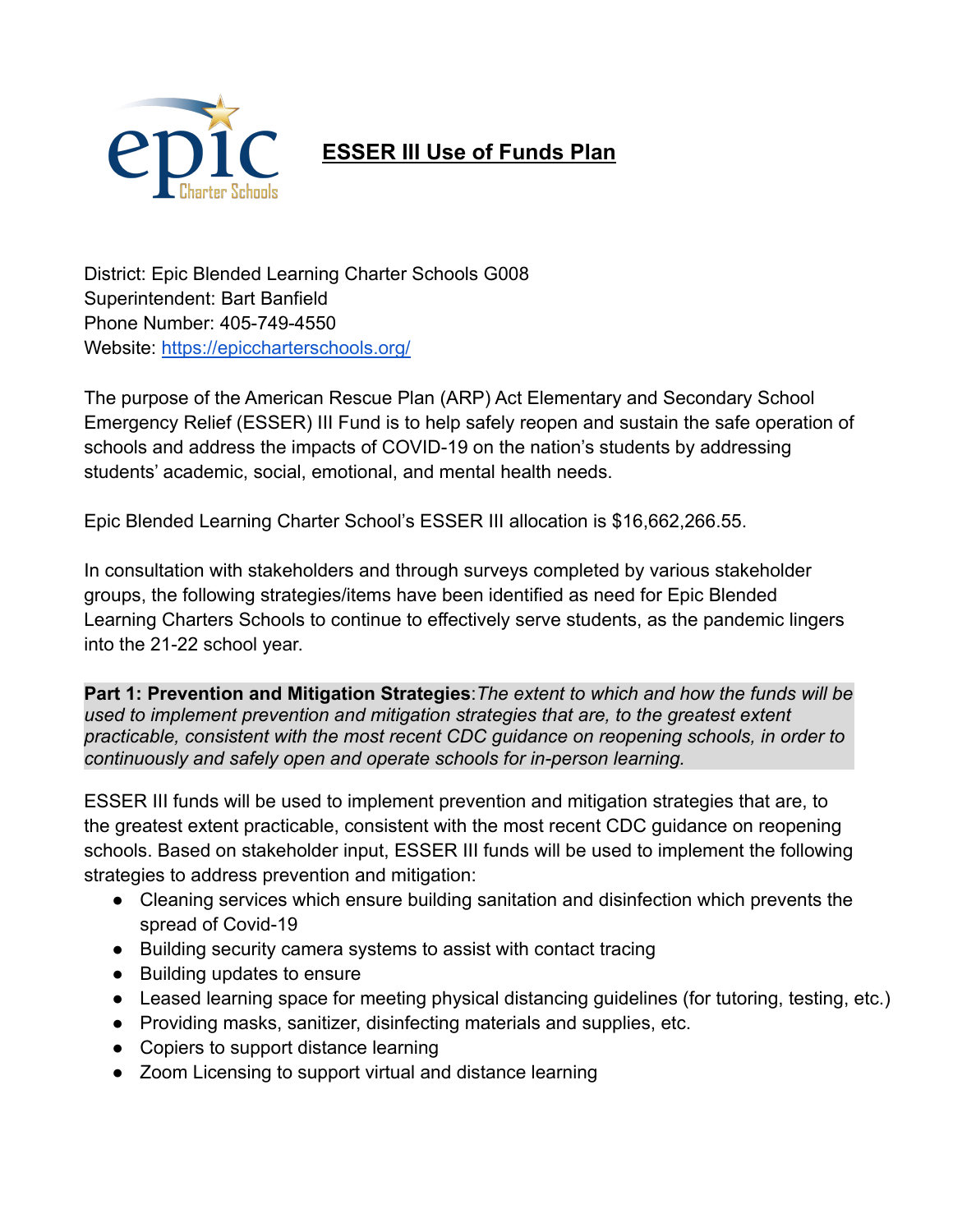**Part 2: Addressing Learning Loss:** *How the LEA will use the funds it reserved under section 2001(e)(1) of the ARP Act (20% of ESSER ARP Act formula funds) to address the academic impact of lost instructional time through the implementation of evidence-based interventions, such as summer learning or summer enrichment, extended day, comprehensive after school programs, or extended school year;*

A minimum of 20% percent of ESSER III funds will be used to address the academic impact of learning loss through the implementation of evidence-based interventions. Epic Blended Learning Charter School will allocate \$5,595,000 (34%) of its ESSER III funds on the following strategies to address lost instructional time:

- Educational technology (hardware, software, and connectivity) for students to assist in the interaction between students and instructors
- Evidence-based supplemental curriculum to address standards-mastery and ensure academic growth
- Evidence-based benchmarks to provide data for drive instruction
- 24-hour live, interactive homework help for students
- Professional Development for evidence based curriculum and instruction
- Professional Development stipends
- Online Library materials and resources

## **Part 3 Other Use of Funds:** *How the LEA will spend it remaining ARP ESSER funds consistent with the uses authorized in section 2001(e)(2) of the ARP Act;*

The district will dedicate the remaining funds to provide high-quality instructional initiatives, which could include growth assessments, benchmarks, and summative/formal measures, and other online learning tools. To ensure the successful implementation of any resource, Epic Blended Learning Charter School will use ESSER III funds to provide meaningful, targeted professional development.

- Computers and wifi devices for staff
- Teacher Tech Packs (document cameras, projectors, etc)
- Switches, wireless access points, servers for connection
- Website and other online communication channels
- Technology equipment to support communication development
- Utilities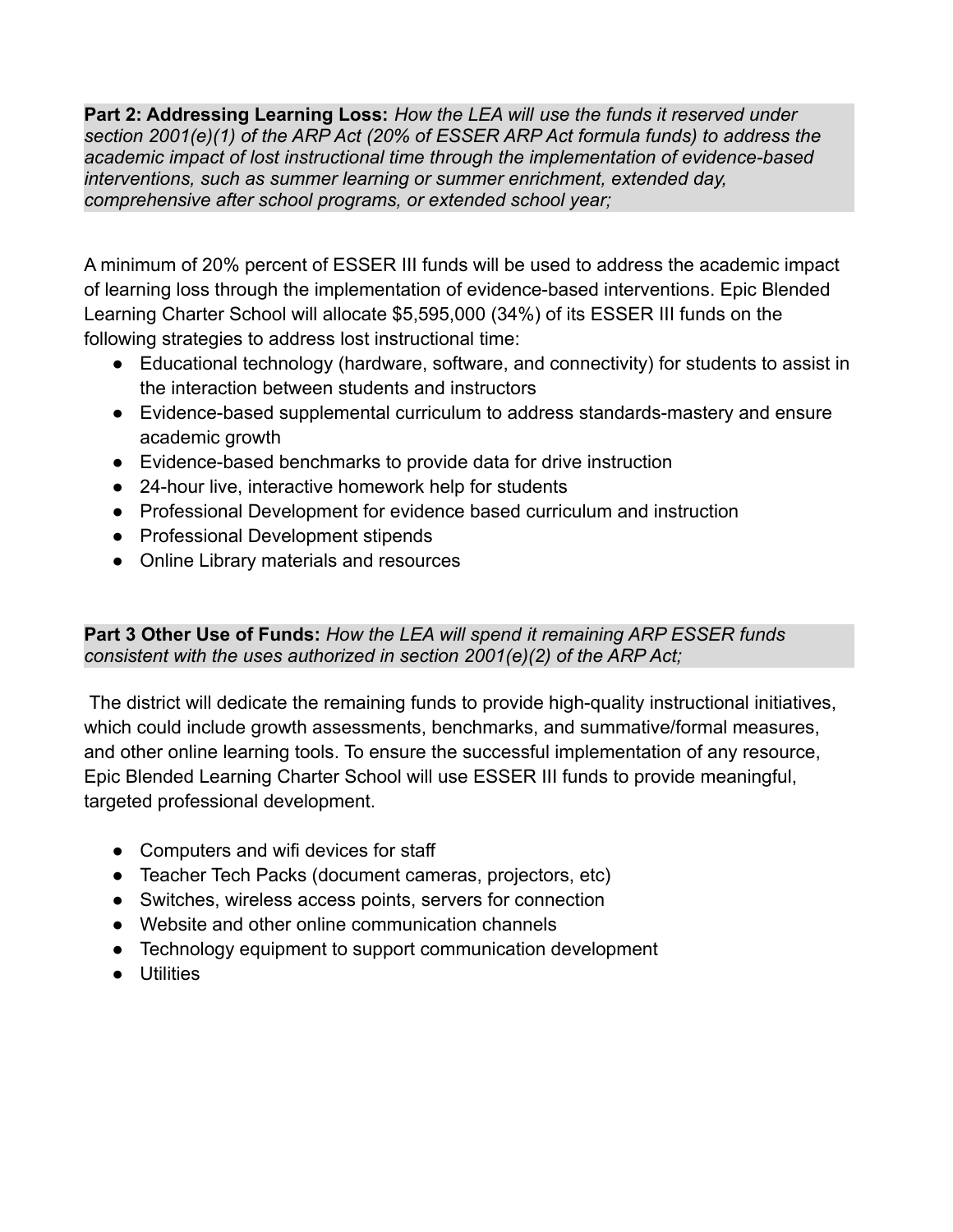**Part 4 Addressing Academic, Social, Emotional, and Mental Health Needs:** *How the LEA will ensure that the interventions its implements, including but not limited to those implemented under section 2001(e)(1) (20% set aside), will respond to the academic, social, emotional, and mental health needs of students, and particularly those students disproportionately impacted by COVID-19, including students from low-income families, students of color, English learnings, children with disabilities, students experiencing homelessness, children in foster care and migratory students.*

To help ensure social, emotional, and mental health needs of all students, and particularly those students disproportionately impacted by the COVID-19 pandemic (disadvantaged, minorities, English learners, children with disabilities, students experiencing homelessness), Epic Blended Learning Charter School will dedicate funding to a SEL curriculum.

- The district will collaborate with outside agencies to work with students for emotional and mental health needs of students due to COVID 19.
- The district will utilize SEL curriculum to reach all student subgroups.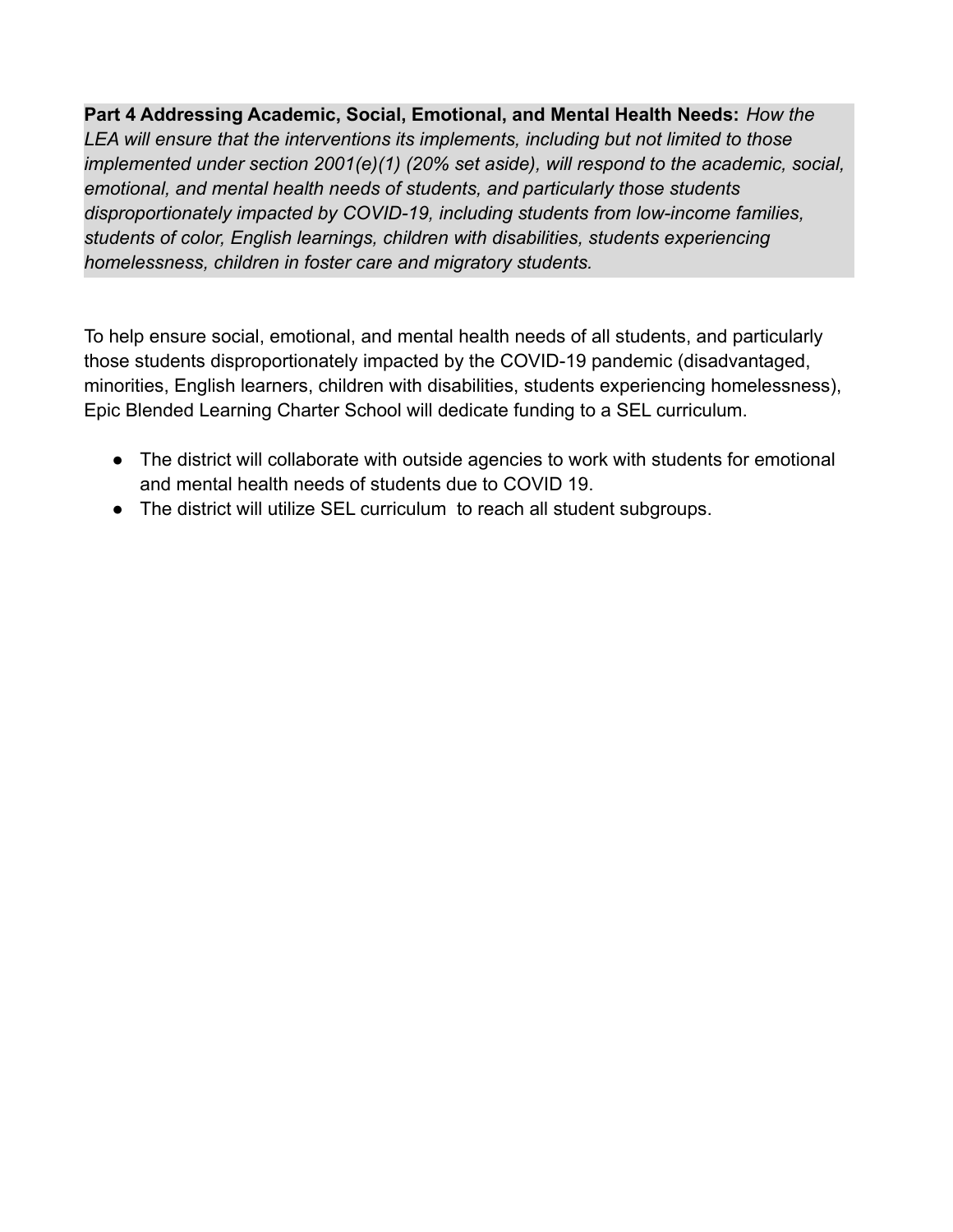## **Survey Data**

Survey participants were asked to rank various areas of need based on "most important" and "least important." Epic Blended Learning Charter Schools had 1,202 survey responses received from parents, students, teachers, staff, and administrators.

The areas of ranking include: